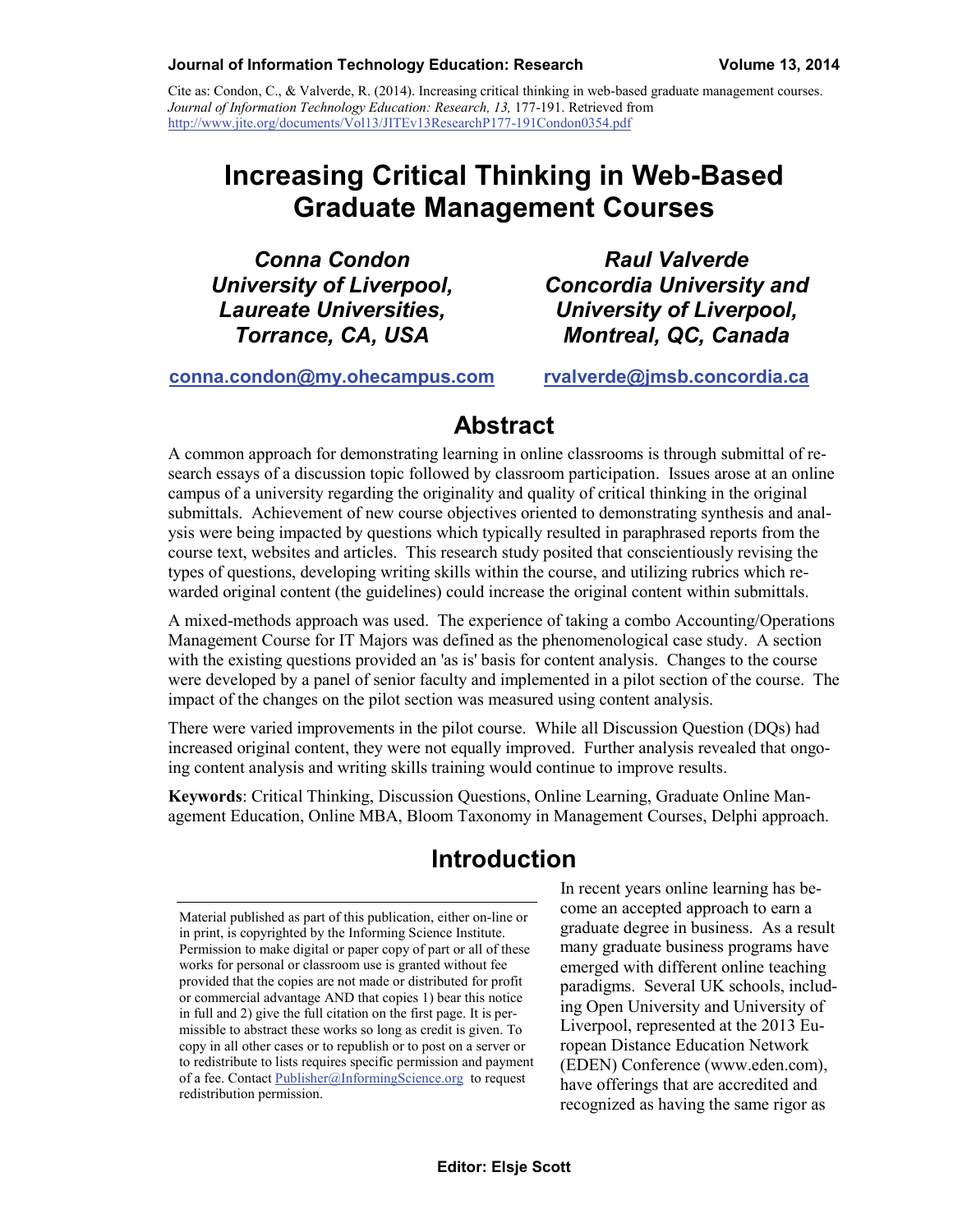traditional education. Each year more traditional universities are adding online programs using a variety of educational paradigms.

A United Kingdom based online graduate program (The University) uses weekly asynchronous discussions triggered by learner responses to discussion questions as one of their primary methods for online learning (Du, Yu, & Olinzock, 2011). Discussions are used in every online course taught for the graduate business and information technology programs. Each week, the course faculty will assign Discussion Questions (DQs) from an available list of questions for that week. Students asynchronously post answers to these questions in a weekly discussion area of the online classroom by a stated 'due by' date. These posts are accessed by all the students taking the class to read and reply to as part of the participation requirements. The intent is for the students to demonstrate learning from both developing the original essays and by entering into an exchange of ideas asynchronously for the remainder of the week.

Students are graded for the initial answers to the Discussion Questions as well as separately for the quality of their participation in the discussion between students. Students must make a number of follow-on posts (the minimum number varies between programmes) and their comments must add positively and significantly to the classroom discussion (Choi, Land, & Turgeon, 2007). However, some research studies have shown that students are not always effective at engaging in critical discussions (Levy  $\&$  Ellis, 2006; Strang, 2010). The authors particularly experienced this problem in an Accounting and Operations Management Course for Information System Management Majors. Additionally, because the students tended to answer the questions by reporting what the text or other authors said, the majority of the content was unoriginal and often also incorrectly cited.

The question was raised as to whether there was anything faculty could do in their courses to decrease the volume of unoriginal content and increase the portions of the original essays that reflected the students' own experience and illustrated their ability to think critically. During workshop discussions at an annual conference at the University of Liverpool, faculty identified several potential reasons that could explain the problems discussed. For instance, some students are admitted to graduate studies based on their previous professional experience or technical education but they might not have had any courses which developed English composition and critical thinking skills. Land (2000) found that enrolled students are often limited in prior subject matter coverage. Some students may have learned within their culture not to question authority, indeed, that repeating what an authority has said in their own words and without citation is honoring that authority.

An opportunity to research the issues arose when the UK University (The University) reviewed all courses to ensure that the course objectives implemented the use of the Bloom's Higher Order Thinking (Choi et al., 2007; Du et al., 2011; Ward, 2011). This happened as part of refining all Masters of Business and Masters of Information Systems by using verbs that are associated with Bloom's Level 4, 5 and 6 higher order thinking to optimally meet accreditation requirements. The new objectives required learners to demonstrate the ability to go beyond reporting what others have said (level 1, 2 and 3) and rather analyze each of the elements identified in the course objectives and synthesize findings. In order to achieve the new objectives the discussion questions (DQs) needed to require the use of Bloom's level 4 through level 6 thinking. The researchers noted that the current questions did not require the students to exhibit analytical thinking. They further noted that the students were not currently demonstrating the thinking and writing skills to achieve the objectives.

Several faculty members reported that, in some courses, the discussion questions did not always align with the updated objectives. During preliminary research it was agreed that simply changing the questions would not necessarily result in responses which included analysis or synthesis. A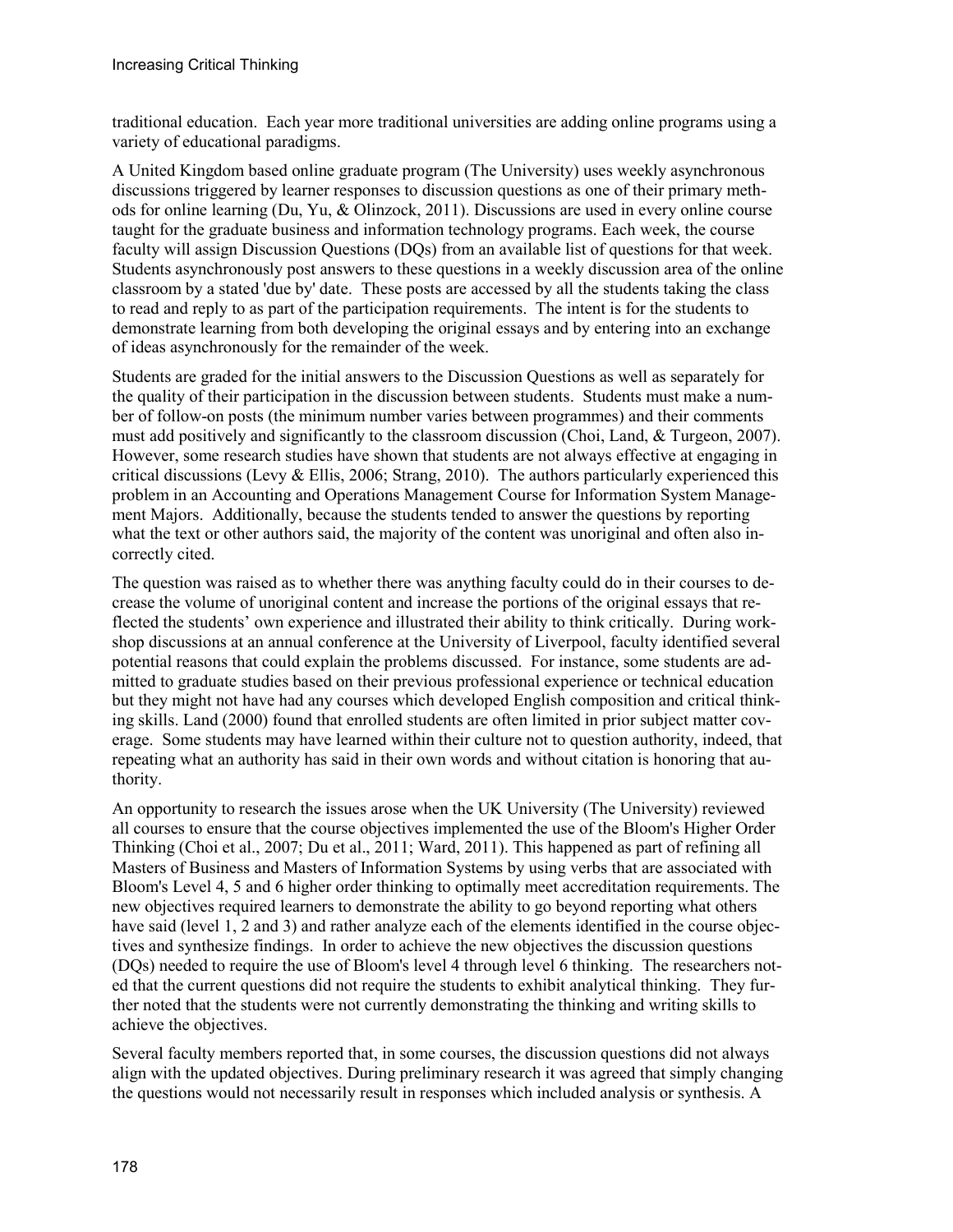research project was sponsored to enhance the achievement of learning objectives and critical thinking in online class forum asynchronous discussions. Prior research (Dennen & Wieland, 2008; Guldberg & Pilkington, 2006) has shown that the success in achieving learning outcomes is impacted by the type of discussion questions developed for a course. The researchers posited that the current questions did not require the students to exhibit analytical thinking. They further suggested that the students did not have the thinking and writing skills to achieve the objectives. The study therefore intended to answer the following research question: Can the DQ process from design through implementation and grading be improved to increase the achievement of learning objectives and critical thinking in online class forum asynchronous?

### **Literature Review**

The importance of class discussion dates back as far as Kolb's study in 1984 (Andresen, 2009) when the process was identified as critically important to learning. The goal of the two weekly DQs and reply participation is to stimulate critical thinking and to demonstrate the achievement of learning objectives. According to Webb, Jones, Barker, and van Schaik (2004) student achievement of learning outcomes was significantly related to student participation in discussions via original discussion question submittals and replies. Higher levels of substantive participation correlated to higher grades on course exams.

#### *Critical Thinking*

Not all thinking is 'critical thinking.' A review of some university websites revealed different views amongst faculty as to their interpretation of a discussion question that requires critical thinking. A syllabus of the University of Dayton (2013) relates it to having a hypothesis that is analyzed and evaluated as opposed to who, what, or how questions providing only a summary or a definition. Similarly, a course of the University of Michigan (2013) takes the position that definitions and questions asking for facts are not critical thinking. Their position is that critical thinking questions require reasoning and should also take implications and consequences into consideration. The Salt Lake Community College (2013) takes a different approach and provides a table of example questions with a hierarchy of rankings similar to Bloom's Higher Order Thinking (see Bloom's levels in Table 1).

On the contrary, Porter (2002), in his text, did not actually provide a definition of critical thinking but opened with an example of a dyad discussion in which each person had a position and they provided reasons to justify their position. A more recent text by Moore and Parker (2011) also opened with an example but provided no precise definition. All of these do establish that critical thinking is dependent upon the bases of the reasoning of the person justifying his or her position. Along the same mode of thinking Tittle (2011) builds a definition based upon Critical Thinking being judicious reasoning. She further stipulates that being judicious means being deliberate and thorough and hence it cannot just be something you have looked up. She argues that it involves comparing and contrasting and noting similarities and differences and also includes examining and evaluating. Critical Thinking requires setting up an argument that can be analyzed with inductive or deductive reasoning when writing and analyzing an argument deductively and inductively when reading (Tittle, 2011). She identifies Richard Paul as the 'guru' of critical thinking. Richard Paul notes, "Most people are not in charge of their ideas and thinking. Most of their ideas have come in to their minds without them having thought about it. They unconsciously pick up what the people around them think. They unconsciously pick up what is on television or in the movies. They unconsciously absorb ideas from the family they were raised in" (Paul  $\&$  Elder 2013).

Richard Paul, a noteworthy source for understanding what critical thinking is and what it is not and credited with a root definition for academic study of critical thinking, as from 1987 concurs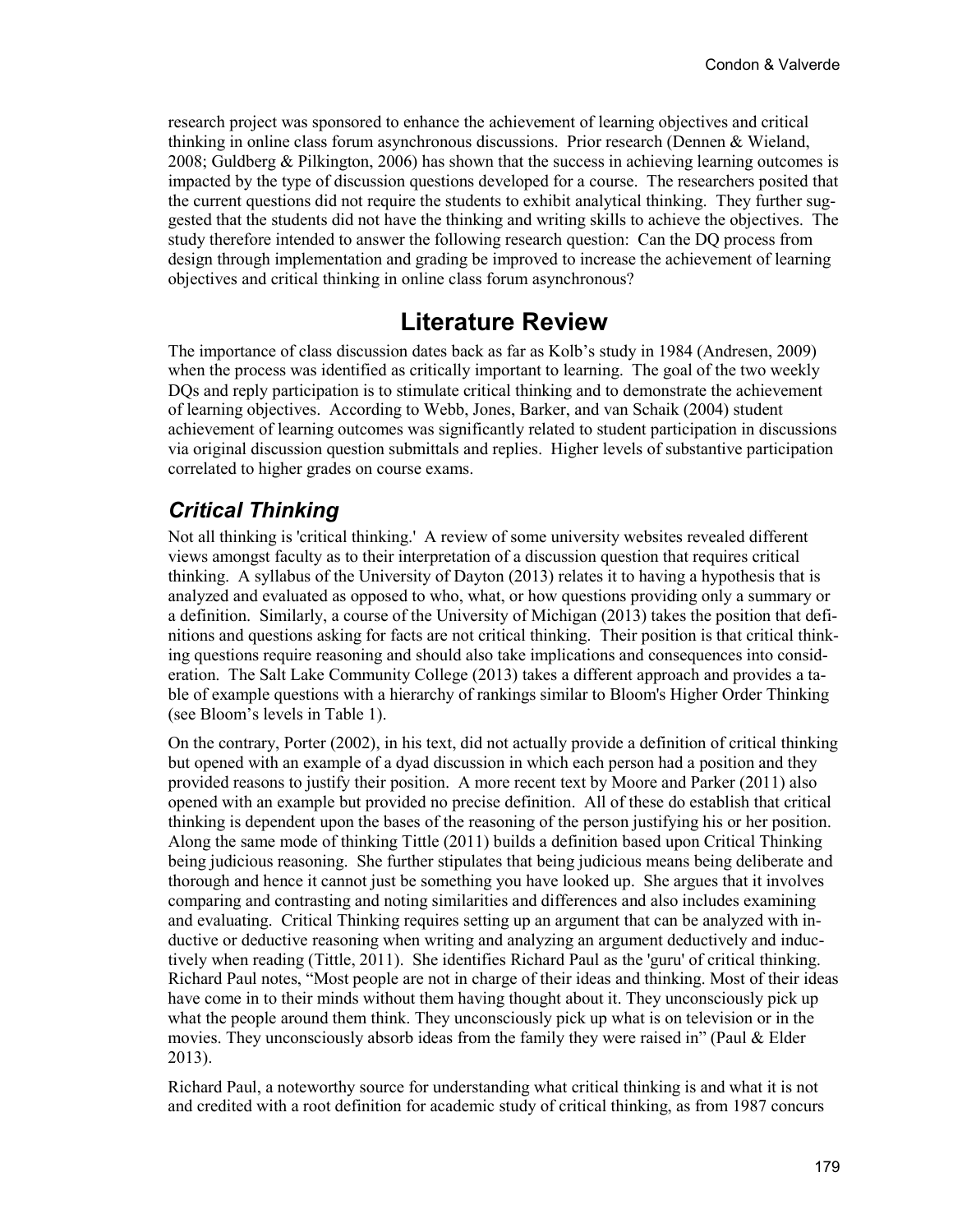that "Critical thinking is the intellectually disciplined process of actively and skillfully conceptualizing, applying, analyzing, synthesizing, and/or evaluating information..." (Paul  $\&$  Elder 2013). Richard Paul is a fellow of the Critical Thinking Community (CTC). The site of the CTC [\(http://www.criticalthinking.org\)](http://www.criticalthinking.org/) provides a more up-to-date definition with, "Critical thinking is that mode of thinking — about any subject, content, or problem — in which the thinker improves the quality of his or her thinking by skillfully analyzing, assessing, and reconstructing it" (Critical Thinking Community, 2013). In their most recent book, Paul and Elder (2013) refer to people being in stages of development of their thinking skills: unreflective, challenged, beginning, and practicing.

The two elements of these descriptions that align with this research study are the concepts of differentiating between deductive and inductive reasoning as highlighted by Tittle (2011) along with the ability to do so being developed over time as argued by Paul and Elder (2013) with their stages of development for thinking skills. The students at The University have not had prior courses in their undergraduate studies which required them to develop critical thinking writing skills. During our research it was revealed that several faculty members did not feel they had received solid training in critical thinking writing. Indeed, one faculty member was using a sample essay which was almost all paraphrased content on the basis that it was less than 30% quoted content. This essay was largely a report of the thinking of others and contained no reasoning by the student. During discussions with other faculty one faculty member posited that students did not earn the right to question authors' arguments/reasoning/claims until they had earned doctoral degrees. In discussions it was therefore agreed that The University aligns with Paul and Elder's (2013) beginning stage of critical thinking.

In prior courses with The University the both authors' experience was that students predominantly utilized deductive reasoning as a result of their responses coming from what they believed to be valid sources. The result was that the majority of content was quoted, represented a modified quote or was paraphrased which aligns with Bloom's level 1 and 2 thinking (See Table 1). Inductive thinking (Tittle, 2011) aligns with a combination of all of Bloom's levels of thinking building from the deductive elements to the inductive elements. The goal of the case study was to develop a process whereby students would be challenged, trained, and graded based upon increasing the percentage of inductive reasoning in their initial discussion submittals. Recognizing the student's habit of reporting, it was determined that to achieve the goal it would be important to avoid 'who, what, when, where' questions that would tend to be answered by reporting sources that gave specific answers to those questions. The authors determined that questions that called for comparative analysis of the students' experience with the text and research along with training would be more likely to achieve inductive reasoning.

#### *Facilitated Discussions*

The University Online Campus is based upon a facilitative learning model in which the faculty is responsible for stimulating students to increase their learning through critical thinking discussions (Gorsky & Blau, 2009; Winsted, 2010). The DQ instructions typically included a length range in words rather than paragraphs and did not reiterate or emphasize the requirement to support responses with citations and references. However, being specific in the instructions has been supported in prior studies. Andresen's (2009) review of prior literature reports Guldberg and Pilkington's 2007 findings that "simply forming an asynchronous discussion forum, providing the technology and a question or topic of discussion is not enough to ensure success in an asynchronous discussion." Other research has shown that not all courses are appropriate for the same type of discussions. According to Andresen (2009), at least two studies found that problem-based courses could have DQs related to ideas and concepts and not for actual problem solving. This correlates to the concept that DQs need to have 'no right answer.'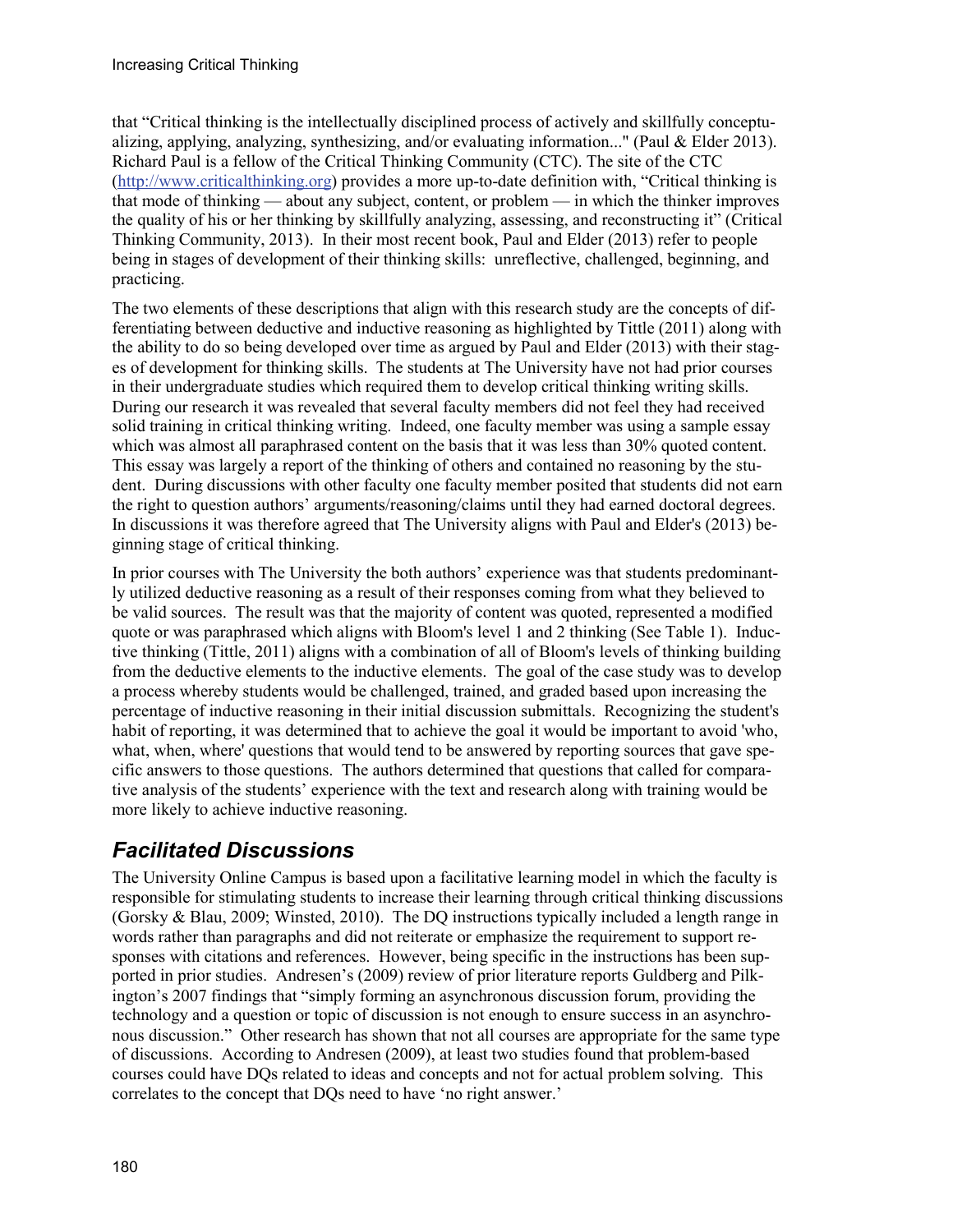In some courses students are learning new concepts at the 'how' and 'what' level. In those cases it is the faculty member's goal to have the students find information that is new to them and report what they have found or how something is done. It is important to establish that these are reports rather than critical thinking DQs and correlate them to course objectives that do not ask for synthesis or analysis. Some courses are especially suited to the use of case studies with DQs which require critically thinking about the case. Because there are different 'types' of DQs, the development of each course's options for DQs and the process for DQ selection each week must consciously include the establishing and balancing of the required effort for the DQ type while increasing the percentage of original thinking in critical thinking DQs.

In the light of prior research regarding the benefits of online discussion, Dennen and Wieland (2008) posited that task type would significantly impact the levels of interaction and results. In prior research Dennen and Wieland (2008) found that "when students were asked to discuss topics clearly related to assessments or that encouraged them to share their own experiences they were more likely to contribute than when asked to participate in more generic discussion tasks with unspecified outcomes" (p. 110). In their study Wolff and Dosdall (2010) used discussion questions which were "intended to be provocative and no 'correct' answers were assumed to exist" ( p. 57). This differentiation in typing may have significantly contributed to their results demonstrating that such questions and their resulting participation do have a significant impact on learning outcomes. As a result, it is important to have course DQ development processes which include conscious selection of DQ type. It is critically important to have discussion questions which are related to the course readings (Andresen, 2009; Wolff & Dosdall, 2010)

Gilbert and Dabbach (as cited in Bradley, Thom, Hayes, & Hay, 2008) categorized discussion questions by the type of instruction provided which results in the ranking in Bloom's order for the response (See Table 1). In essence, if a student is asked 'how' to do something. an appropriate response from the student is to find a reputable source that says 'how to' and submit his or her answer with very little original content. This 'how' response was ranked as a Bloom's level 1 out of 6 if it is a quote (or modified quote) of the course readings or a level 2 out of 6 if it is a personal interpretation of an article in the student's own words (paraphrase; requires citation). We did code quote/modified quote as level 1 and paraphrases as level 2.

In alignment with The Universities policy that critical thinking essays be a maximum of 30% quoted material, our goal was to achieve less than 30% quoted or paraphrased content. We did want to have quoted and/or paraphrased content as support for the students' thinking so any lower goal would not have accurately reflected the balanced writing we sought to achieve. While they included assessing whether the essay was on or off-topic, our goal was to simply examine the extent to which the content was unoriginal (quote, modified quote, or paraphrase) or original (personal experience or critical thinking in synthesis or analysis). Our resulting table is Table 1.

| <b>Table 1: Coding Scheme</b> |                             |                  |                     |  |  |
|-------------------------------|-----------------------------|------------------|---------------------|--|--|
| Code                          | Description                 | Bloom's<br>Level | Gilbert and Dabbach |  |  |
|                               | <b>Exact/Modified Quote</b> |                  |                     |  |  |
| $\mathfrak{D}$                | Paraphrase                  |                  |                     |  |  |
| 3                             | Prior Knowledge             | 2                |                     |  |  |
| 4                             | Experience                  | 3                |                     |  |  |
| 5                             | Analysis                    |                  | 5 & 6               |  |  |
| 6                             | Synthesis                   | 5,6              | 5 & 6               |  |  |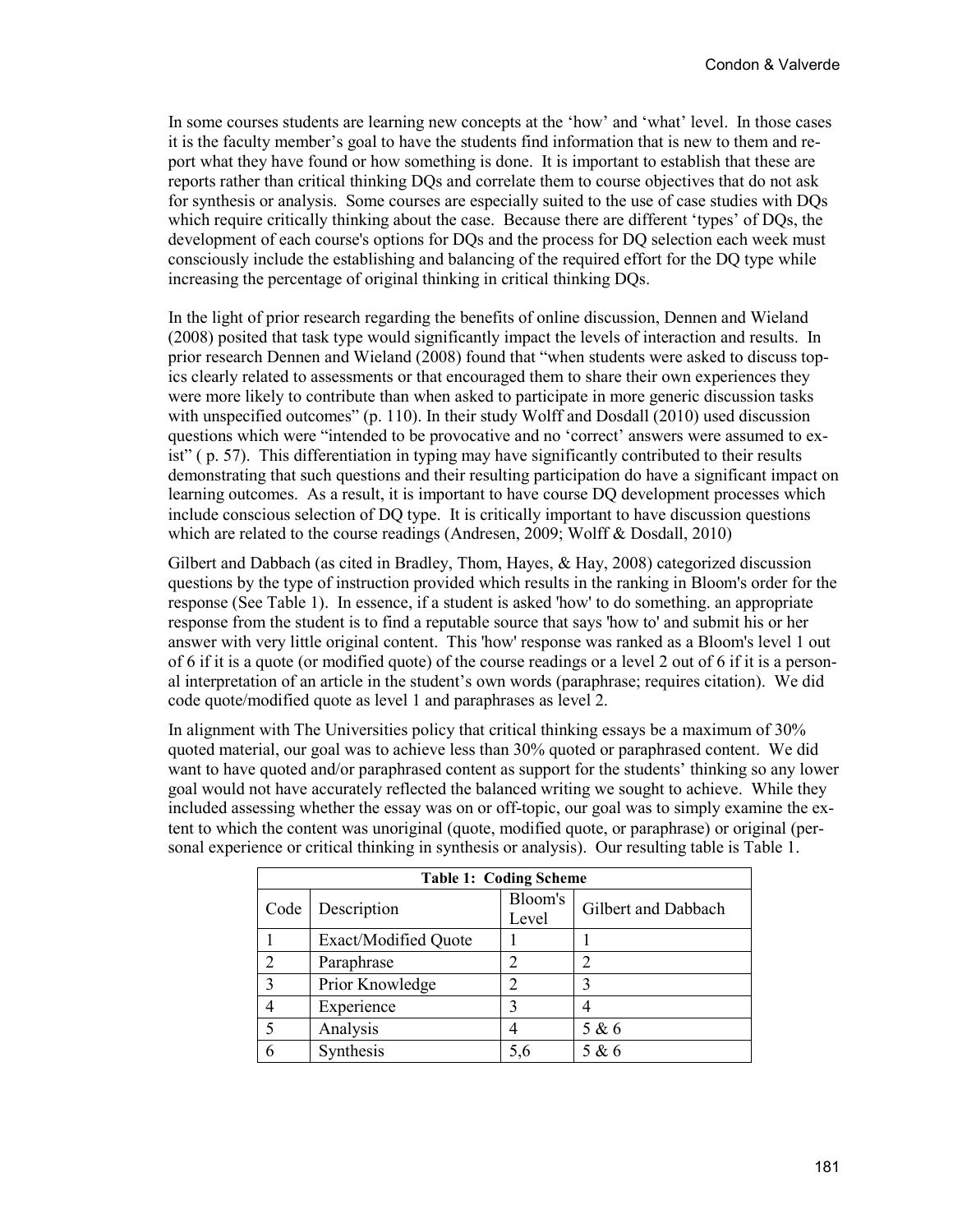Based on the gaps in the literature identified in the literature review section and the online campus of the University of Liverpool's need to increase the Bloom's higher order of thinking for the online discussions of the modules that it offers, the researchers hypothesized that:

H1: Using discussion questions based upon Bloom's higher order thinking to achieve the weekly objective would increase the percentage of critical thinking in the original response essay.

H2: Providing critical writing training within the course in announcements and rubrics would increase the percentage of critical thinking in the original response essay.

# **Research Methodology**

The research was authorized to focus upon a course which was based upon four (4) weeks of Financial Management studies and four (4) weeks of Operations Management studies for Information Systems Management Masters students in a comparative analysis of an existing (original) section and a pilot section. Before the guidelines were developed and implemented, data was collected from the DQs submissions for the selected existing course for weeks 2, 4, and 7 in order to create an 'as is' state content analysis (See Table 2). Content analysis was performed on the DQ original responses. Based upon the experience of the authors in discussions with other experienced faculty, discussion questions were developed which both authors' believed would require a significant percentage of the content to be inductive reasoning in essay format. Because students needed training in essay writing and comparative analysis, the authors collaborated with other experienced faculty of The University to develop writing training, rubrics, and feedback that encouraged comparative analysis essays. This was initiated with informal discussions prior to the research project and completed in three review sessions prior to the pilot section of the course.

### *Comparative Case Study*

A case study methodology was chosen to emphasize and explore factors, which may lead to directions for the answers to the research question (Benbasat, Goldstein, & Mead, 1987). Case study based research is an exploratory research technique that investigates a contemporary phenomenon within its real-life context (Yin 1994). Soy (1996) proposed a number of steps that can be used to successfully conduct the case study research. These steps include the definition of the research objective, the selection of the case to be studied, the determination of the methods for data gathering, and the case study analysis techniques. Thereafter, the case study data can be collected and analyzed, and the findings can be summarized in a report (Soy 1996).

As mentioned in the introduction section of this article, the case selected was a course for Information Systems Management majors (ISM masters students) within an online campus affiliated with a United Kingdom university (the University). The course topic was split between 4 weeks for each topic. The first four weeks focused on Accounting/Finance and the next four weeks focused on Operations Management. Online ISM masters students at the University are typically mid-career professionals, generally in their 30s, in the information technology fields with students from all over the world but a higher concentration of African continent students. The classes are predominantly male, but with some females in all sections. While the students will have had some budgeting experience in the management of projects, they typically consider the course topics to be unrelated to their careers.

The University provides an online classroom with the same course materials for every section of the course each term. In this case the same course materials were provided for both the original section and the pilot section. The original section selected was chosen because the faculty person teaching the section made no changes to the course. The DQs and rubrics were used as provided for the course. In addition, it also had a female faculty. The pilot course had the same materials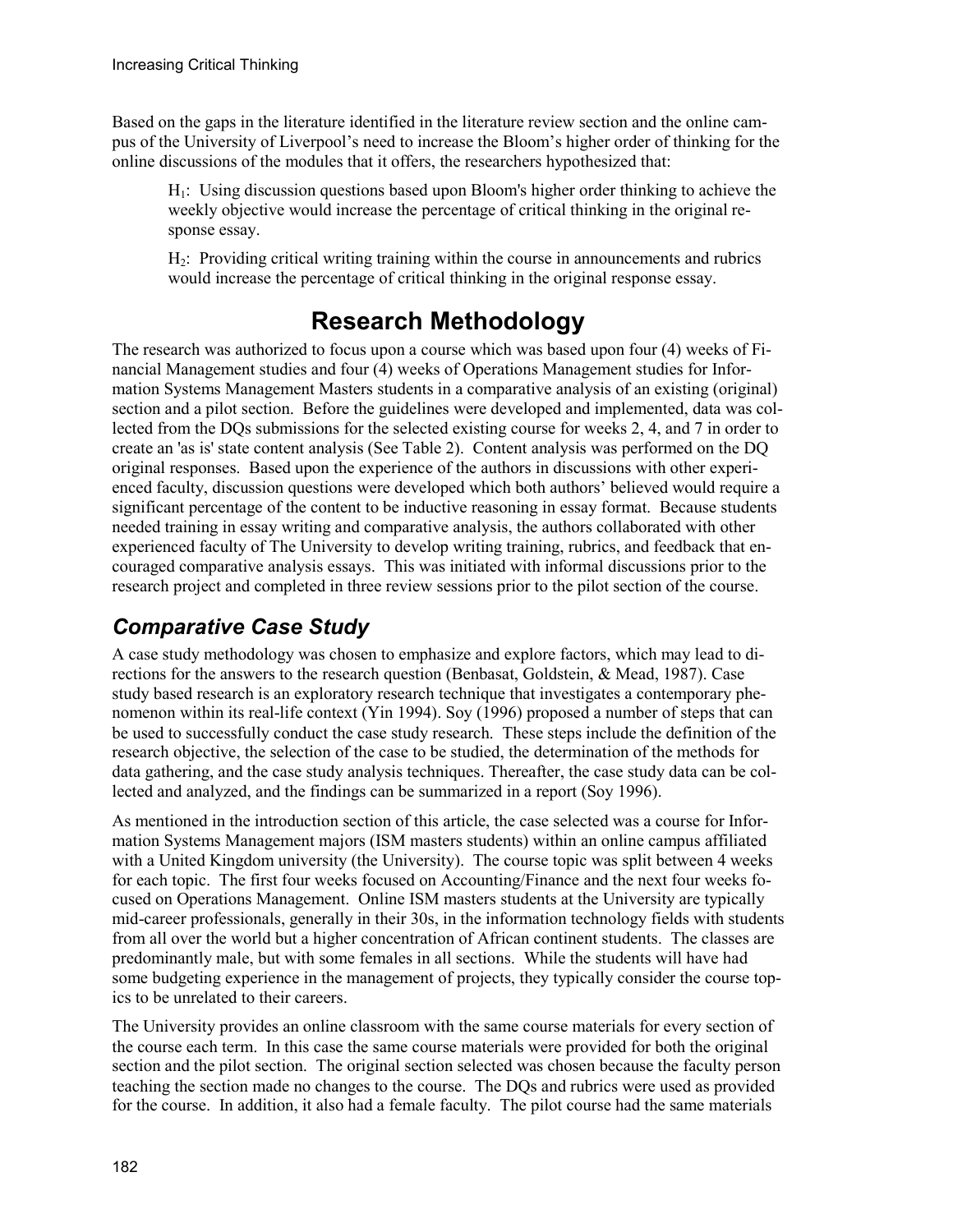provided. The difference was that the DQs were changed to questions that were posited to increase the percentage of level 4 through 6 that require from the student to express experience, analysis, and synthesis, as shown in Table 1. In addition, during the first four weeks of the course, training was provided in writing skills, and revised rubrics and feedback were used that emphasized the importance of using an increased percentage of original content from the students' own experience and demonstrating critical thinking in the analysis and synthesis.

The case study focused on the lived experience of students in initial discussion question submittals for weeks 2, 4, and 7 in a comparative analysis of a section using the original discussion questions and course materials and a pilot section using the revised discussion questions, writing trainings, rubrics, and feedback. The weeks were selected with specific intent. Week 1 was not selected because students would not have had sufficient time to adjust to the new course and faculty nor would they have had any feedback yet. Week 2 performance demonstrates which students adjust quickly and/or may have had prior experience in critical thinking essays. By week 4 students in the pilot section have had 4 weeks with the revised types of questions, expectations set in trainings, rubrics, and feedback. It is posited that those who will quickly adapt or have prior experience will have adapted by week 4. Week 7 demonstrates that some of those students who had not yet adapted by week 4 would adapt over more time, or not adapt at all.

The research study used content analysis as the main methodology to perform the comparative analysis of the DQs. Before the revised course contents were finalized, a section of the Resource Management course was selected to test the original DQs and data was collected and analyzed by using content analysis. Online class discussions were updated by using new designed DQs. After the DQs were updated, a pilot term DQ post submittals for weeks 2, 4, and 7 were analyzed for their DQ type, originality/composition, balance of critical thinking/citations, and experience. A qualitative and quantitative comparative analysis between the essays for weeks 2, 4, and 7 in a section prior to the new DQs was performed. The result of the analysis was used to improve the Guidelines used to prepare DQs, and the improvements were validated by using the Delphi method (Loo, 2002).

Faculty with extensive backgrounds in online teaching and over two years experience with The University who participated in a preliminary webinar and a discussion during an annual faculty conference were invited to participate in reviews of the materials developed for the pilot section (the guidelines). Six faculty representing the Computing, Business and Law programs (the panel) accepted the invitation and participated in each of the Skype and Email sessions.

#### *Discussion Question Development*

The primary researcher has prior experience teaching critical thinking together with course design experience and training with the ADDIE methodology (Lohr, 1998; Van Rooij, 2010; Way, 2012). This model takes a developmental approach to the design of a course which builds each assignment and discussion upon the course objective that the student's submittals demonstrate as being achieved. A review of the format of current DQs revealed that the questions that were in use generally oriented to 'how' or 'what' answers. When a DQ is a 'what' question, it can result in an attempt to produce a conversation ending with a 'correct' answer (Wolff & Dosdall, 2010). Winsted (2010) suggests that creating a debate environment for the classroom discussions increases student engagement and stimulates critical thinking. Amanda Cooley (2009) also creates a form of a debate for her course. She notes that it is important to have such discussions because "Business students benefit from as much exposure to best communication practices as possible" (p.437). Upon this basis and pre-grant faculty workshop discussions, an initial draft of the guidelines, including a DQ development process, was developed utilizing the ADDIE model. The guidelines were reviewed by the panel who provided suggestions for improvement and samples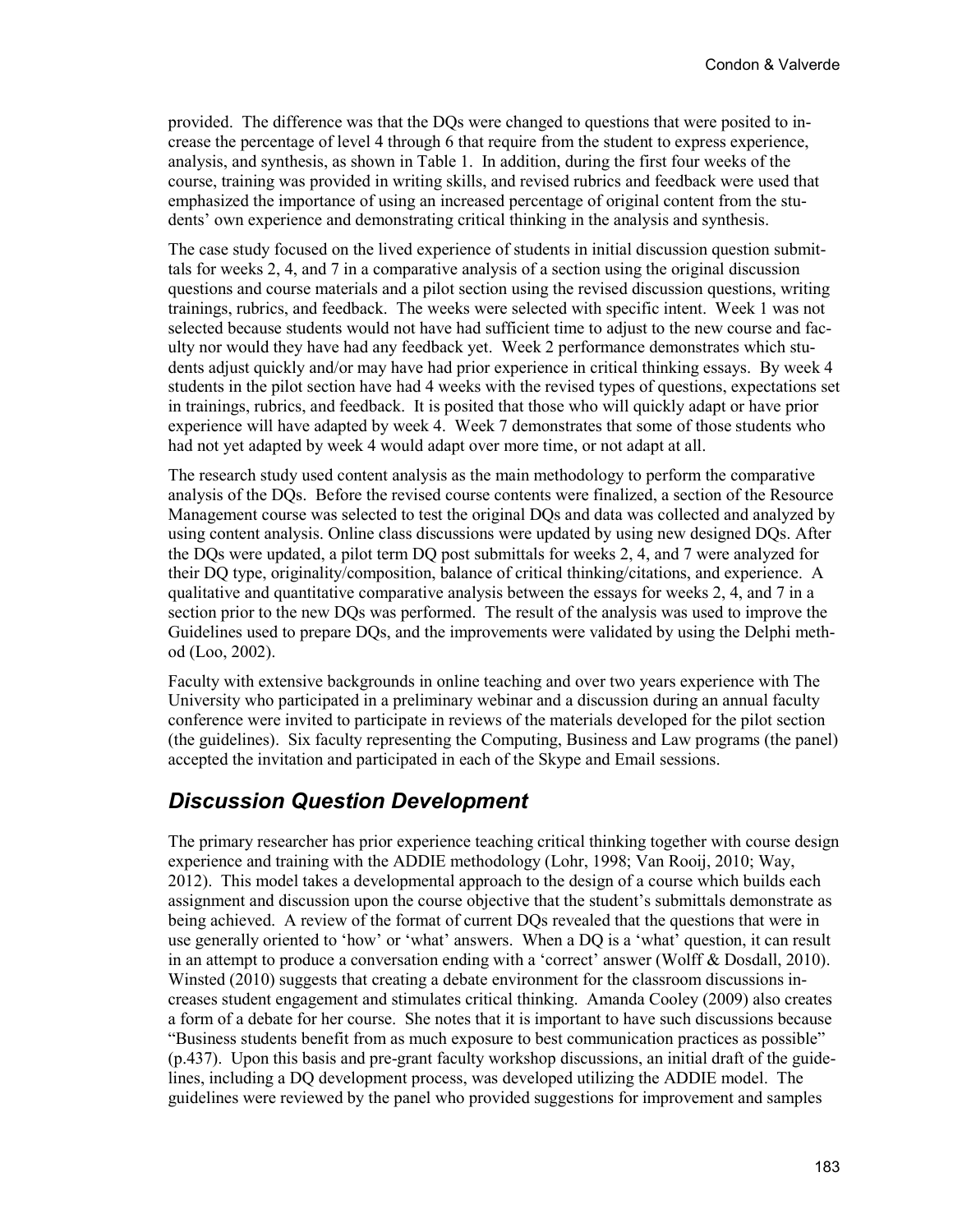from their courses in a sequence of reviews and improvements. While the panel agreed that courses would benefit from a variety of discussion types – 1) Single concept short DQ essay; 2) Multiple concept longer DQ essay; 3) Case study; and 4) Use of the prior week's hand-in assignment) – the pilot course limited the type of discussion to those that would be close to the original question with the exception of being applicable to the student's career experience and challenging the student to use inductive reasoning.

### *Writing Quality Development*

The panel agreed that critical thinking essay writing requires composition skills. They noted that it is currently assumed that students are trained in critical thinking essay writing. However an informal review of 210 essays during the 2009/2010 school year indicated that this is not a valid assumption. During the international faculty workshop it was identified that many students come into the program with educational backgrounds that have not included training in writing or critical thinking. The panel concluded that courses that include DQs requiring critical thinking need to include instructions that demonstrate how to write in a style that is primarily critical thinking rather than reporting the ideas of others. It was agreed that DQs should include a requirement to apply the topic to the student's life experience. As Porter (2002) cites Socrates, "The unexamined life is not worth living." Additionally, this focus and self-application is part of the Socratic Method. Including the experiential component also increases the breadth of application. Requiring application can show the class all the variations that apply to their various careers and countries.

During each session members provided suggestions for improvement and feedback. These included the realization that not all students or faculty have prior education in critical thinking writing. The panel also pointed out that some cultures expressly teach to only present ideas of published authors, often without credit, and to not disagree with their faculty but to only restate what has been taught. Most have not been taught the structure of an essay. Business writing is not done in critical thinking essay format but in conclusive paragraphs.

The need for writing tutorials was confirmed as faculty shared that not all students participated in undergraduate programs which required academic research or writing, especially in English grammar. Many students with technical undergraduate degrees participated in programmes which were focused on the technical elements. Faculty who were former students of such programs were also accustomed to reporting rather than critical essay writing.

When a discussion question instruction included 'an essay', it was agreed that it could not be assumed that students knew that an essay is structured with at least three paragraphs or that a paragraph is at least three sentences. It could not be assumed that they knew that all facts, figures, and definitions must come from a source that is cited and that changing a few words did not change a quote to a paraphrase as the student was to write in their own words from notes. It was agreed that providing a writing tutorial once would not be sufficient to develop a habit of academic writing. On the other hand, providing the same writing tutorial in each course would soon be ignored. It was agreed that the guidelines should include samples but that the course author should customize tutorials for each course. The panel reviewed and refined samples of writing trainings to be provided during the first four weeks of each course.

Rubrics and grading provide students an incentive to post timely and high quality discussion essays followed by robust participation (Andresen, 2009). Clear expectations and clear guidelines for grading provide consistency across different sections of the same course. That is not to say that all courses ought to have the same rubric. Rather, the DQ Development Process needs to support the creation of course specific rubrics that align with the DQs which align with the Learn-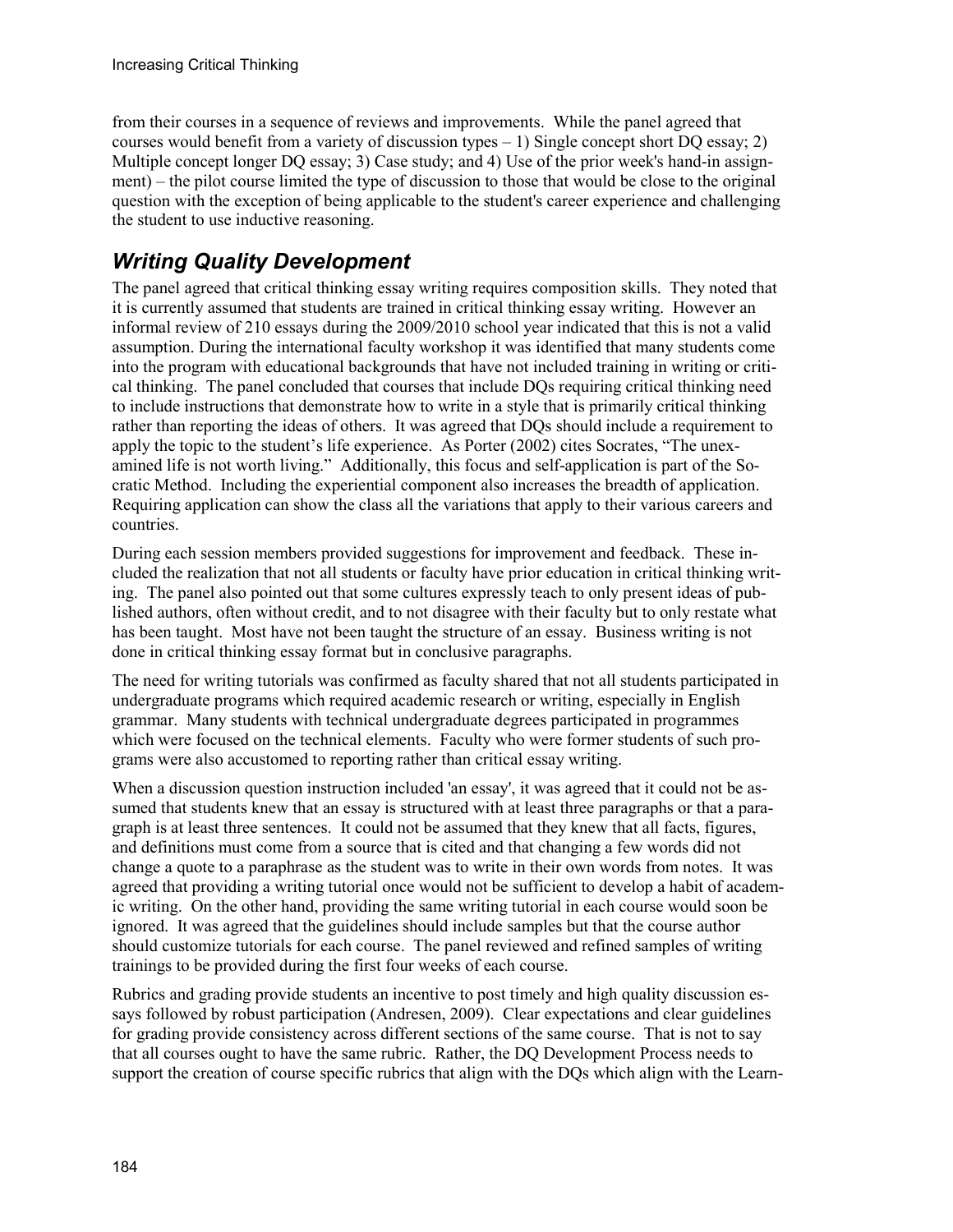ing Objectives but with the same standards of excellence across all courses. The panel members provided and agreed upon samples for rubrics for each of the agreed upon DQ types.

In the next term, the DQs, trainings, and rubrics were implemented. After the course, content analysis data was collected for weeks 2, 4, and 7. The same content analysis was conducted on the pilot course as had been collected on the prior term in order to measure originality/composition and balance of critical thinking/citations and experience. The summary of the research methodologies used are depicted in Figure 1.



**Figure 1. The Research Process Flow**

#### *Results and Analysis*

A comparative analysis was performed of the original section of the course and the pilot section of the course. Data was collected for the submissions to the original DQs for the case study analyzed for weeks 2, 4, and 7. Content analysis was performed over the collected data and results summarized in Table 2. For each DQ, the percentage reached at each level was calculated based on the coding technique discussed in the methodology section. We were not concerned with how much of the 30% was quoted or paraphrased, so the data was captured as levels 1 - 3 individually, but analyzed together.

The following discussion questions were used in the original course design:

Week 2 DO 1: List and describe three accounting and finance features for limited companies? How is accounting and financial reporting regulated in your country? (Chapter 4)

Week 2 DQ 2: What information does a cash flow statement provide? Using a selfcreated example, explain the direct and indirect methods for calculating cash flows from operations activities. (Chapter 5)

Week 4 DQ 1: List and describe the four main investment appraisal methods. Which one is the best method to evaluate a risky investment and why? (Chapter 10)

Week 4 DO 2: What are the sources of finance for a limited company? Describe the advantages and disadvantages of using debt. (Chapter 12)

Week 7 DQ 1: What roles do operations managers play in addressing the major aspects of service quality?

Week 7 DQ 2: Explain how higher quality can lead to lower costs.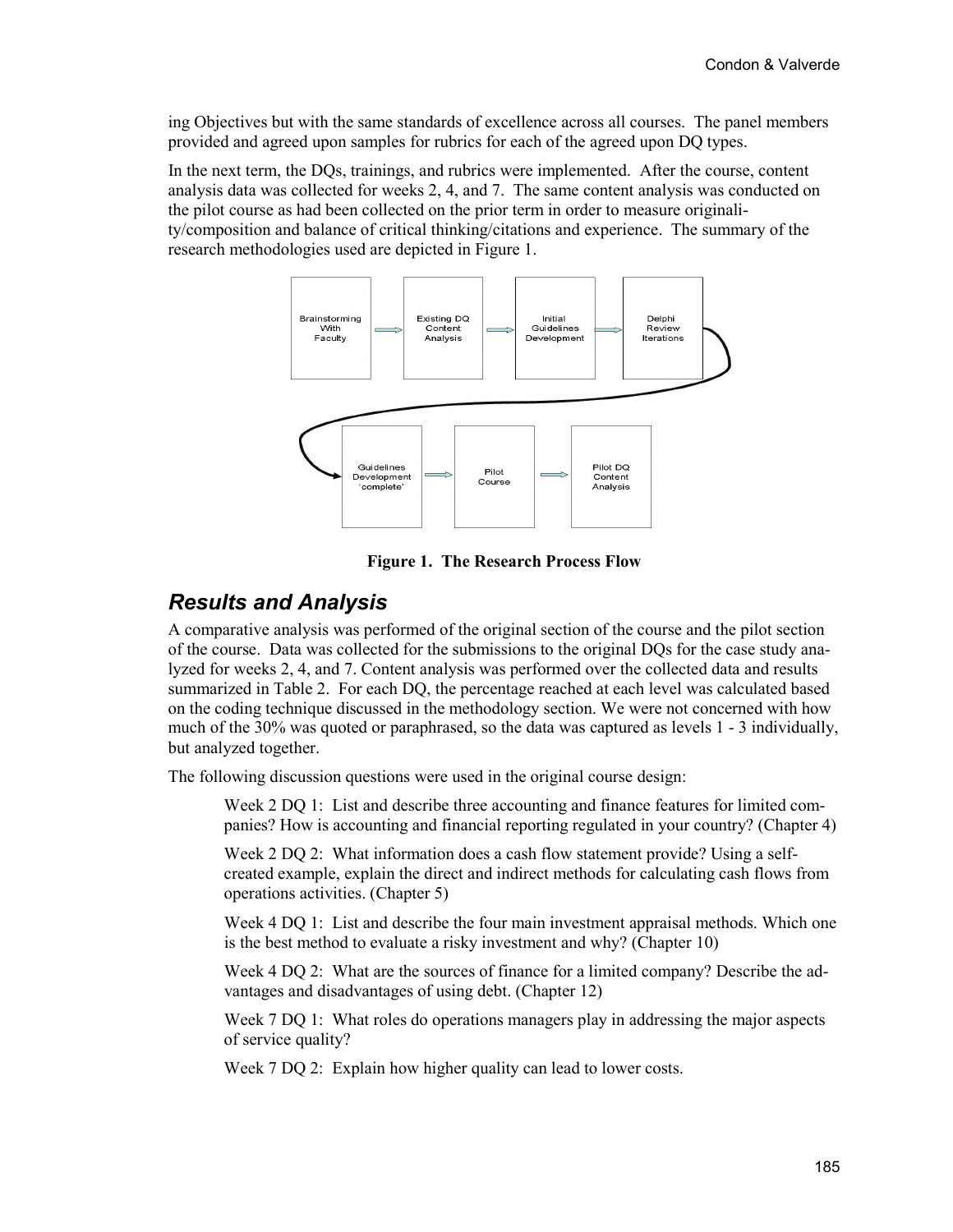| <b>Table 2: Content Analysis for original DQs</b> |           |          |           |               |  |
|---------------------------------------------------|-----------|----------|-----------|---------------|--|
| Week DQ#                                          | Level 1-3 | Level 4  | Level 5-6 | Level $4 - 6$ |  |
| Week 2 DQ 1                                       | 81.89%    | 11.26%   | 6.72%     | 17.98%        |  |
| Week 2 DQ 2                                       | 47.99%    | 40.69%   | 11.92%    | 52.61%        |  |
| Week 4 DQ 1                                       | 81.81%    | $0.00\%$ | 18.21%    | 18.21%        |  |
| Week 4 DQ 2                                       | 100.00%   | $0.00\%$ | $0.00\%$  | $0.00\%$      |  |
| Week 7 DQ 1                                       | 85.76%    | 2.90%    | 11.34%    | 14.24%        |  |
| Week 7 DQ 2                                       | 76.51%    | 2.14%    | 21.35%    | 23.49%        |  |

New DQs were designed using the proposed guidelines and the pilot course was updated with these new DQs:

Week 2 DO 1: If you had to select one, which financial ratio category (profitability, efficiency, liquidity, gearing, or investment) do you think is most useful for ISM project managers? Why?

Week 2 DQ 2: Why do international business managers need to be sensitive to account and financial reporting regulations in your country?

Week 4 DQ 1: ROCE measures return on assets after the fact. ARR measures potential returns. Why might a finance department be quizzing the proposal manager (PM) about the ARR? And more importantly, why is it important that the PM give a reasonable ARR?

Week 4 DQ 2: Under what conditions will a company change its payment terms? Why? Limit the breadth of your essay to what you think are the top two reasons in order to have enough depth in your answer.

Week 7 DQ 1: Take a solid position for good or bad: Why is it good or bad to operate an IT support services system (help desk) on a strictly, first-come, first-served basis?

Week 7 DQ 2: Take a solid position: Why and which seasonal period(s) might an IT support services system (help desk) need to be aware of? Limit yourself to one type of seasonal period that applies.

Data was collected for weeks 2, 4, and 7 and analyzed by using content analysis and results are summarized in Table 3. The following example is provided for the Week 4 DQ2. In the original section one student's response was broken down as 529 words total with 529 words being quoted or paraphrased. None of the responses to the original Week 4 DQ2 had any analysis or synthesis. The TurnItIn report found 11% matched content. This aligns to students potentially following instructions not to use their own experience. In a personal conversation this week in the most recent revised section of the course, when asked why the student was not following the DQ instructions, training, and feedback, a student advised that, "it was clearly mentioned by other Instructor ... purely paraphrase many papers with many citation to write a good academic paper. One instructor told us that we can't post any idea or personal comment without having citation, which is probably why I'm still in the citation/descriptive mode."

In the pilot section one student's response to Week 4 DQ2 was broken down as 602 words with 252 words which were quotes, modified quotes, or paraphrases (level 1 -3) and 0 words experiences and 353 words which were analysis and synthesis (level 5 -6). The TurnItIn report found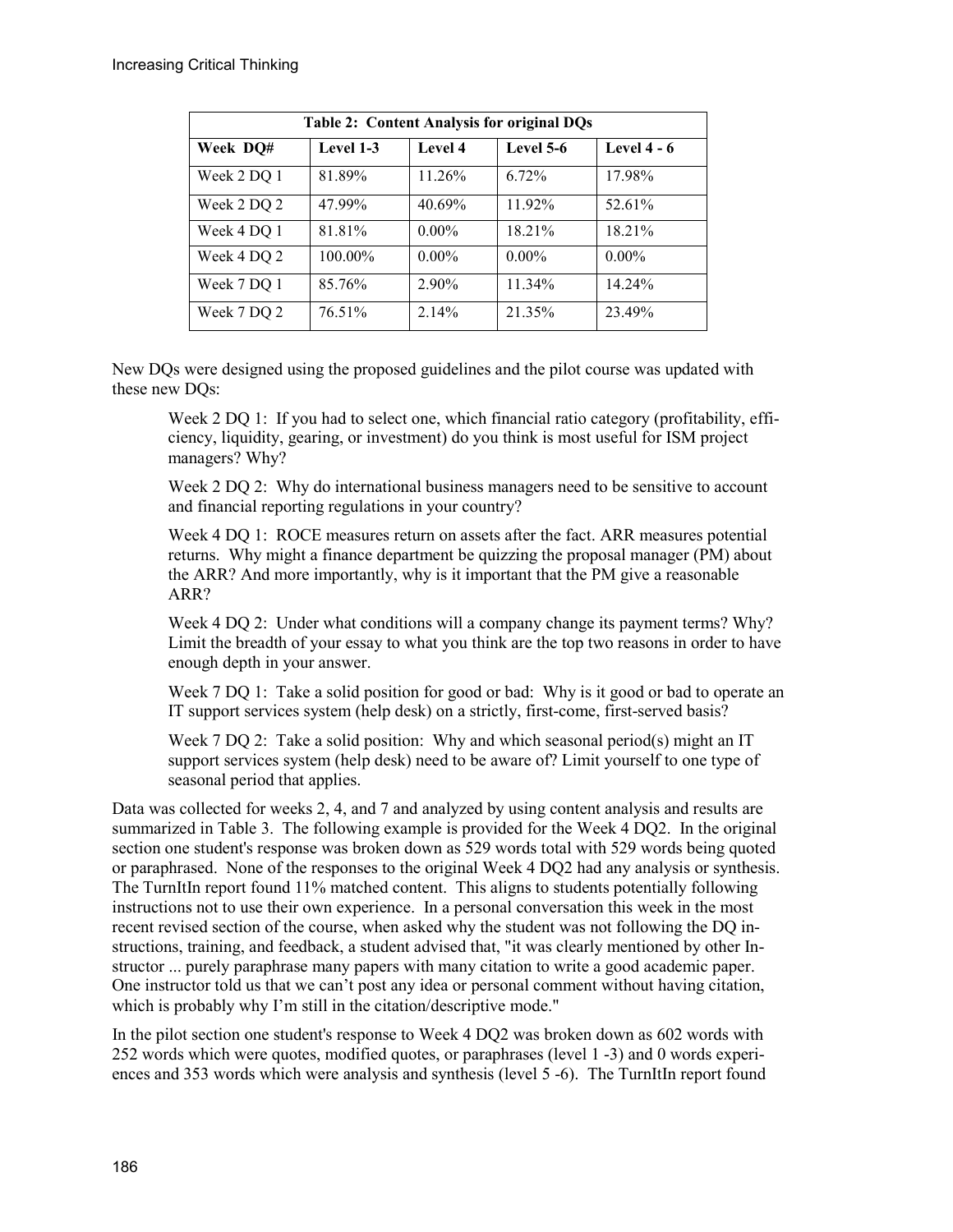| Table 3: Content Analysis for original DQs |           |          |           |               |  |
|--------------------------------------------|-----------|----------|-----------|---------------|--|
| Week DO#                                   | Level 1-3 | Level 4  | Level 5-6 | Level $4 - 6$ |  |
| Week 2 DQ 1                                | 56.26%    | 16.26%   | 27.60%    | 43.86%        |  |
| Week 2 DQ 2                                | 61.41%    | 18.88%   | 19.52%    | 38.39%        |  |
| Week 4 DQ 1                                | 51.80%    | $8.00\%$ | 39.36%    | 47.36%        |  |
| Week 4 DQ 2                                | 50.24%    | 14.60%   | 35.17%    | 49 77%        |  |
| Week 7 DQ 1                                | 22.97%    | 22.17%   | $43.10\%$ | 65.27%        |  |
| Week 7 DO 2                                | 27 81%    | 24.88%   | 29.66%    | 54.54%        |  |

0% matched content. This was the highest percentage of analysis and synthesis amongst the pilot students, but all students did include more analysis and synthesis than the original section.

The original course DQ served as a baseline for the study. Preliminary results demonstrated that the level of critical thinking significantly improved from week 2 to week 7 according to Figure 2. For week 2, DQs 1 and 2 scored 6.72% and 11.92% respectively for levels 5-6; for the same week after the update with the new DQs was performed, DQs 1 and 2 scored 27.6% and 19.52% showing a considerable improvement in terms of critical thinking. For week 4, DQs 1 and 2 originally scored 18.21% and 0%. For the same week after the update, DQs 1 and 2 scored 39.26% and 35.17% showing again a considerable improvement. Week 7 showed also improvement from 11.34% to 43.10% for DQ1 and from 21.35% to 29.66 for DQ2.





The mean values of the Bloom's taxonomy levels 5-6 for the original DQs and new DQs were compared to check if there was an improvement in the achievement of learning objectives and critical thinking in online class forum asynchronous. The mean values were tested using the t-Student test, and the t-values were calculated by using the following formula:

> *t-value = (Mean of post-test – Mean of pre-test) / square root (Variance of post-test / Sample size of post-test + Variance of pre-test / Sample size of pre-test)*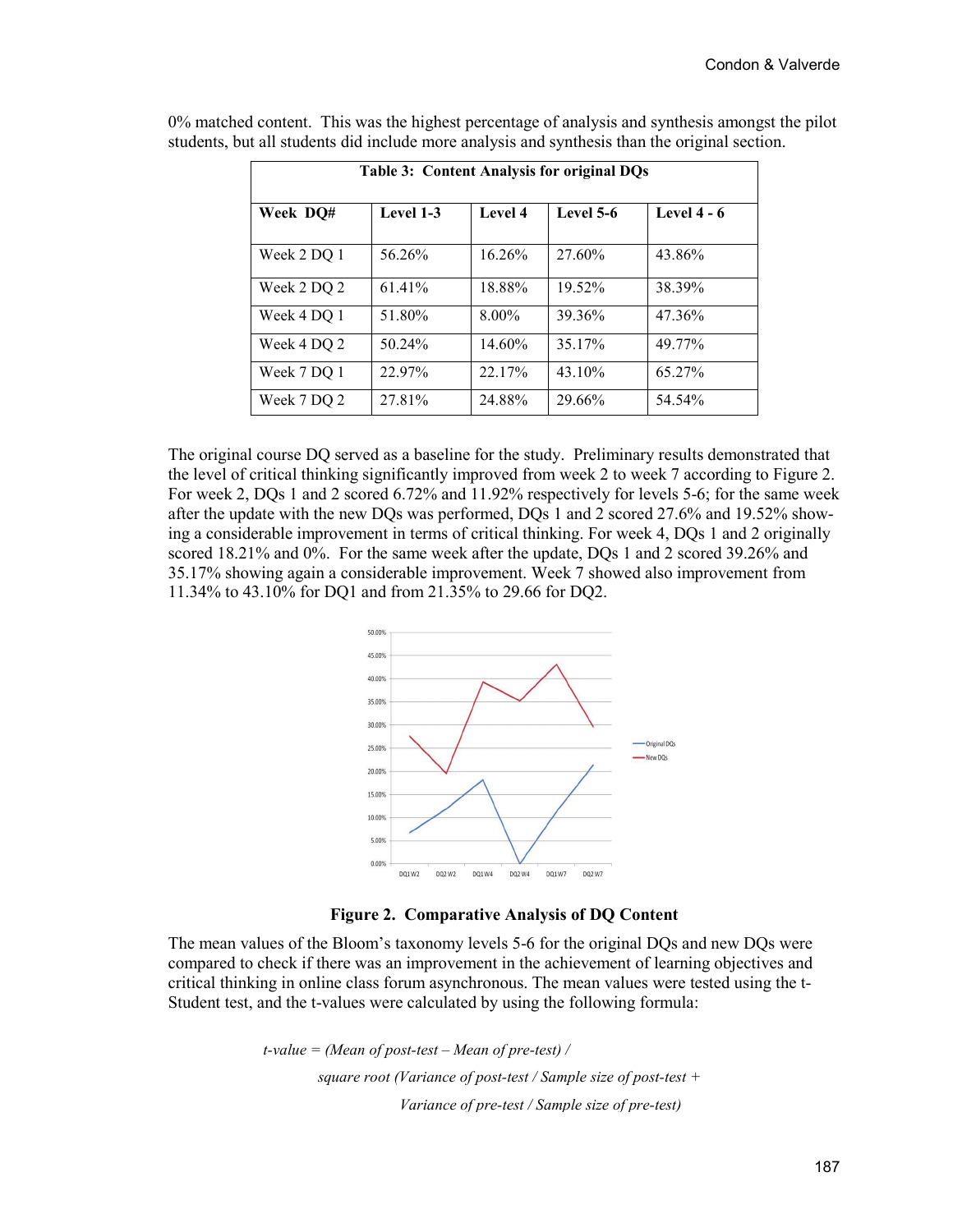The Alpha level used was 0.05 of one tail test; the sample size is 9, the degree of freedom = sample size of original  $DQs$  + sample size of new  $DQs - 2 = 16$ . According t-distribution significance table, the critical value is 1.746 for one tail test. As shown in Table 4, as far as the Null Hypothesis is concerned, there is no difference between the original DQs and new DQs sample means for the Bloom's taxonomy levels 5-6.

|            | Mean     | <b>Standard</b><br>Deviation | Mean   | <b>Standard</b><br>Deviation | t-value | $ p-value $     |        |
|------------|----------|------------------------------|--------|------------------------------|---------|-----------------|--------|
| DQ1 Week 2 | 6.72%    | 10.14%                       | 27.60% | 26.57%                       | 2.202   | 0.0213          | Reject |
| DQ2 Week 2 | 11.92%   | 11.99%                       | 19.52% | 18.67%                       | 1.028   | 0.1596          | Accept |
| DQ1 Week 4 | 18.21%   | 9.20%                        | 39.36% | 23.79%                       | 2.488   | 0.0121          | Reject |
| DQ2 Week 4 | $0.00\%$ | $0.00\%$                     | 35.17% | 19.47%                       | 5.420   | 10              | Reject |
| DQ1 Week 7 | 11.34%   | 17.31%                       | 43.10% | 25.19%                       | 3.118   | 0.0033          | Reject |
| DQ2 Week 7 | 21.35%   | 22.21%                       | 29.66% | 25.10%                       | 0.744   | $0.2338$ Accept |        |

**Table 4. Null Hypothesis of the difference of means**

The hypothesis for DQ2 for week 2 and DQ2 for week 7 were accepted, this means that these were the only two questions that did not show a significant difference of the means. The other 4 questions were rejected; this means that their means showed a significant difference that can be attributed to the implementation of the new guidelines.

Using the above methods two DQs did not show enough difference to be statistically significant. The other DQs did demonstrate the effectiveness of the proposed guidelines. It must be noted that the goal was not to have no level 1 through 3 content but to have a balance of content dependent upon the DQ type with all DQs having increased original critical thinking. Further examination of the questions and responses to the two questions with the least variance revealed that although the question asked the student 'why,' the resulting answers were based upon focusing on reporting definitions or words used in the questions and/or reporting what researched articles provided as the reasons.

### **Conclusion**

The answer to the research question was achieved with the generation of guidelines that are based upon on-going education in critical thinking and writing for both Faculty and Students during the facilitation of courses. The content analysis of the research showed that the guidelines were able to increase the achievement of learning objectives and critical thinking in online class forum asynchronous. It was observed that ongoing content analysis could be used to identify whether any specific DQ was achieving the level of critical thinking intended for that DQ, as may vary by DQ type.

The contribution of the results of this research can benefit the universities, faculty, and students. Students can benefit from being challenged to increase their depth and quality of critical thinking. The ability to question why things happen or if they are true or false are critically important to debate and contribute to the development of executive leadership skills and career advancement into top management positions. Thus the improved discussion activities will enhance the student learning outcomes.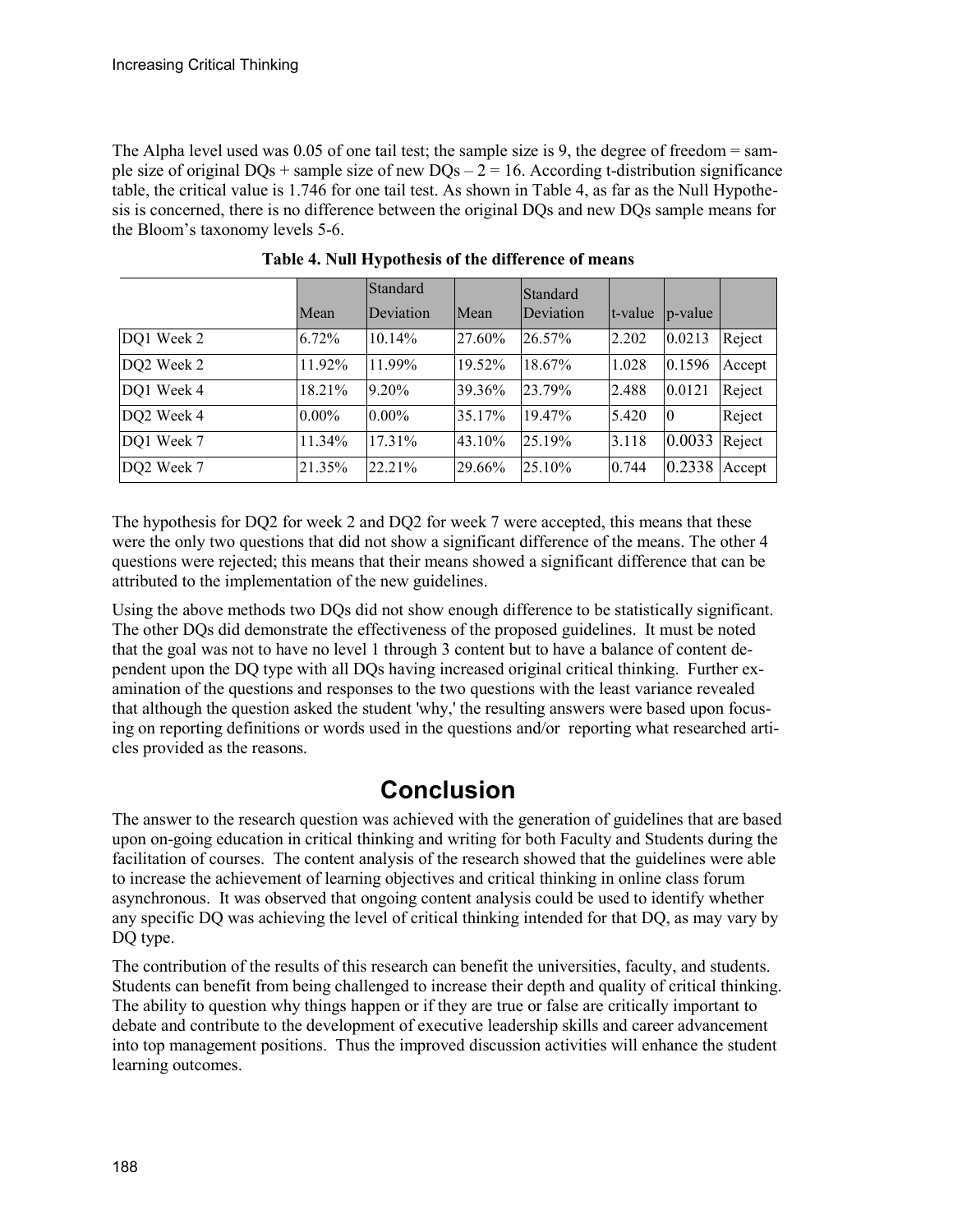The course designers and faculty can benefit by having tools to assist them in the development and facilitation of effective discussion activities. The templates for writing training will promote more effective essay writing by students, which stimulates more robust participation. The rubrics for discussion activity grading will aid faculty in consistent grading across all sections.

The universities can benefit by having discussion activities which are designed to meet the course learning objectives. This methodology will support any accreditation or other approval or certification processes. The reputation of the university will be enhanced as a result of graduating students with higher levels and depths of critical thinking and communication skills.

Although the research results are beneficial, there are still challenges that need to be addressed. Further research into why some students do not read and reply and others might read but do not begin to comply might lead to methods to increase the depth of learning and application of critical thinking. Additional research into the impact and advantage of an initial Faculty training, as part of faculty development, and a Student readiness course is recommended.

#### **References**

- Andresen, M.A. (2009). Asynchronous discussion forums: Success factors, outcomes, assessments, and limitations. *Educational Technology & Society, 12*(1), 249-257.
- Benbasat, I., Goldstein, D., & Mead, M. (1987). The case research strategy in studies of information systems. *MIS Quarterly, 4*, 368-386.
- Bradley, M. E., Thom, L. R., Hayes, J., & Hay, C. (2008). Ask and you will receive: How question type influences quantity and quality of online discussions. *British Journal of Educational Technology, 39*(5), 888-900.
- Choi, I., Land, S. M., & Turgeon, A. (2007). Instructor modeling and online question prompts for supporting peer-questioning during online discussion. *Journal of Educational Technology Systems, 36*(3), 255- 275.
- Cooley, A. H. (2009). "Piggybacking" on business communication through interdisciplinarity: Developing student communication skills in legal environment of business courses. *Business Communication Quarterly, 72*(4), 431-438.
- Critical Thinking Community. (2013). Our concept and definition of critical thinking. Accessed 11 Nov 2013 from <http://www.criticalthinking.org/pages/our-concept-and-definition-of-critical-thinking/411>
- Dennen, V. P., & Wieland, K. (2008). Does task type impact participation? Interaction levels and learner orientation in online discussion activities. *Cognition and Learning, 6*, 105-124.
- Du, J., Yu, C., & Olinzock, A. (2011). Enhancing collaborative learning: Impact of "question prompts" design for online discussion. *Delta Pi Epsilon Journal, 53*(1), 28-41.
- Gorsky, P., & Blau, I. (2009). Online teaching effectiveness: A tale of two instructors. *The International Review of Research in Open and Distance Learning, 10*(3), 1-27.
- Guldberg, K., & Pilkington, R. (2006). A community of practice approach to the development of nontraditional learners through networked learning. *Journal of Computer Assisted Learning, 22*(3), 159- 171.
- Land, S. M. (2000). Cognitive requirements for learning with open-ended learning environments. *Educational Technology Research and Development, 48*(3), 61-78.
- Levy, Y., & Ellis, T. J. (2006). A systems approach to conduct an effective literature review in support of information systems research. *Informing Science: International Journal of an Emerging Transdiscipline, 9*, 181-212. Retrieved fro[m http://www.inform.nu/Articles/Vol9/V9p181-212Levy99.pdf](http://www.inform.nu/Articles/Vol9/V9p181-212Levy99.pdf)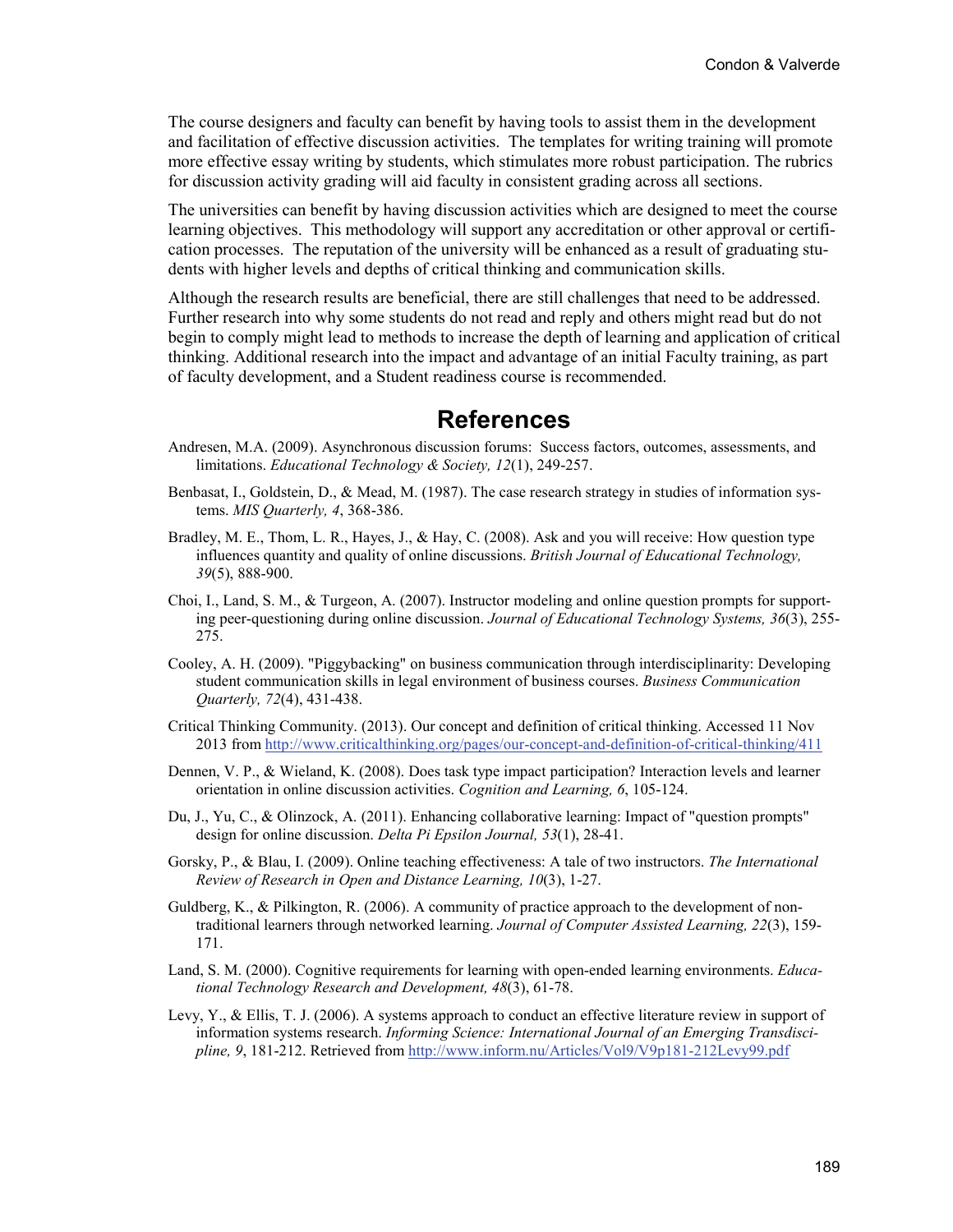- Lohr, L. (1998). *Using ADDIE to design a web-based training interface*. Paper presented at the Society for Information Technology & Teacher Education International Conference, Washington, DC, March, 10- 14, 1998.
- Loo, R. (2002). The Delphi method: A powerful tool for strategic management. *Policing: An International Journal of Police Strategies and Management, 25*(4), 762-769.
- Moore, B., & Parker, R. (2011). *Critical thinking* (10th ed.). USA: McGraw-Hill, USA. ISBN 10: 0078038286
- Paul, R., & Elder, L. (2013). *Critical thinking: Tools for taking charge of your professional and personal life*. NJ: Pearson Education. ISBN 10: 0-13-311528-3
- Porter, B. F. (2002). *Fundamentals of critical thinking: The voice of reason*. New York: Oxford University Press.
- Salt Lake Community College. (2013). *Examples of critical thinking question stems*. Retrieved 11 Nov 2013 fro[m http://www.slcc.edu/assessment/docs/CT\\_Appendices/Appendix%20D%20-](http://www.slcc.edu/assessment/docs/CT_Appendices/Appendix%20D%20-%20Examples%20of%20Critical%20Thinking%20Question%20Stems.pdf) [%20Examples%20of%20Critical%20Thinking%20Question%20Stems.pdf](http://www.slcc.edu/assessment/docs/CT_Appendices/Appendix%20D%20-%20Examples%20of%20Critical%20Thinking%20Question%20Stems.pdf)
- Soy, S. (1996). *The case study as a research method*. Retrieved 15 March 2003 from <https://www.ischool.utexas.edu/~ssoy/usesusers/l391d1b.htm>
- Strang, K. D. (2011). How can discussion forum questions be effective in online MBA courses? *Campus-Wide Information Systems, 28*(2), 80-92.
- Tittle, P. (2011). *Critical thinking: An appeal to reason*. (eBook) NY and UK: Routledge. ISBN: 0-203- 84161-1
- University of Dayton. (2013). *Questions and critical thinking*. Retrieved 11 Nov 2013 from <http://academic.udayton.edu/health/syllabi/bioterrorism/syllabus/read03c.htm>
- University of Michigan. (2013). *Critical thinking questions*. Retrieved 11 Nov 2013 from <http://www.umich.edu/~elements/probsolv/strategy/examplequestions.doc>
- Van Rooij, S. W. (2010). Project management in instructional design: ADDIE is not enough. *British Journal of Educational Technology, 41*(5), 852-864. DOI: 10.1111/j.1467-8535.2009.00982.
- Ward, D. (2011). Expanding the reference vocabulary: A methodology for applying Bloom's taxonomy to increase instruction in the reference interview. *Reference Services Review, 39*(1), 167-180. DOI 10.1108/00907321111108187
- Way, R. (2012). *Instructional design: Using the ADDIE model*. Retrieved from <http://raleighway.com/addie>
- Webb, E., Jones, A., Barker, P., & van Schaik, P. (2004). Using e-learning dialogues in higher education. *Innovations in Education and Teaching International, 41*(1), 93-103.
- Wolff, B. G., & Dosdall, M. R. (2010). Weighing the risks of excessive participation in asynchronous online discussions against the benefits of robust participation. *MERLOT Journal of Online Learning and Teaching, 6*(1), 55-61.
- Winsted, K. (2010). Marketing debates: In the classroom and online. *Marketing Education Review, Spring 2010,* 77-82 DOI: 10.7253/MER1052-8008200111
- Yin, R. K., (1994). *Case study research-design and methods* (Vol. 5, 2nd ed.). In applied social research methods series. Newbury Park: Sage.